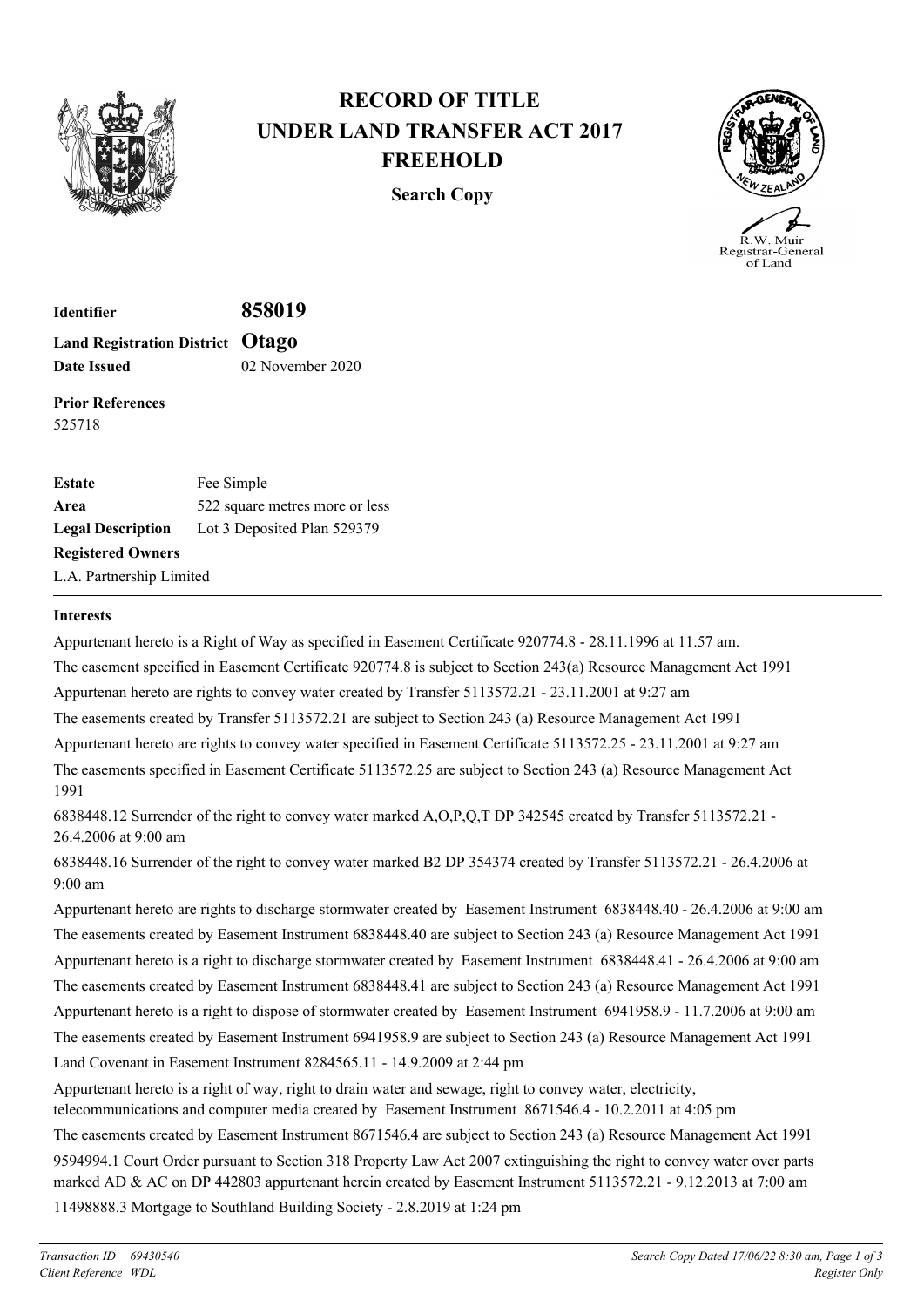11849946.7 Consent Notice pursuant to Section 221 Resource Management Act 1991 - 2.11.2020 at 12:56 pm

Subject to a right to drain sewage and water and a right to convey water, electricity, telecommunications and gas over part marked A on DP 529379 created by Easement Instrument 11849946.8 - 2.11.2020 at 12:56 pm

Appurtenant hereto is a right to drain sewage and water created by Easement Instrument 11849946.8 - 2.11.2020 at 12:56 pm

The easements created by Easement Instrument 11849946.8 are subject to Section 243 (a) Resource Management Act 1991

Subject to a right (in gross) to convey electricity over part marked A on DP 529379 in favour of Aurora Energy Limited created by Easement Instrument 11849946.9 - 2.11.2020 at 12:56 pm

The easements created by Easement Instrument 11849946.9 are subject to Section 243 (a) Resource Management Act 1991

Subject to a right (in gross) to convey telecommunications over part marked A on DP 529379 in favour of Chorus New Zealand Limited created by Easement Instrument 11849946.10 - 2.11.2020 at 12:56 pm

The easements created by Easement Instrument 11849946.10 are subject to Section 243 (a) Resource Management Act 1991